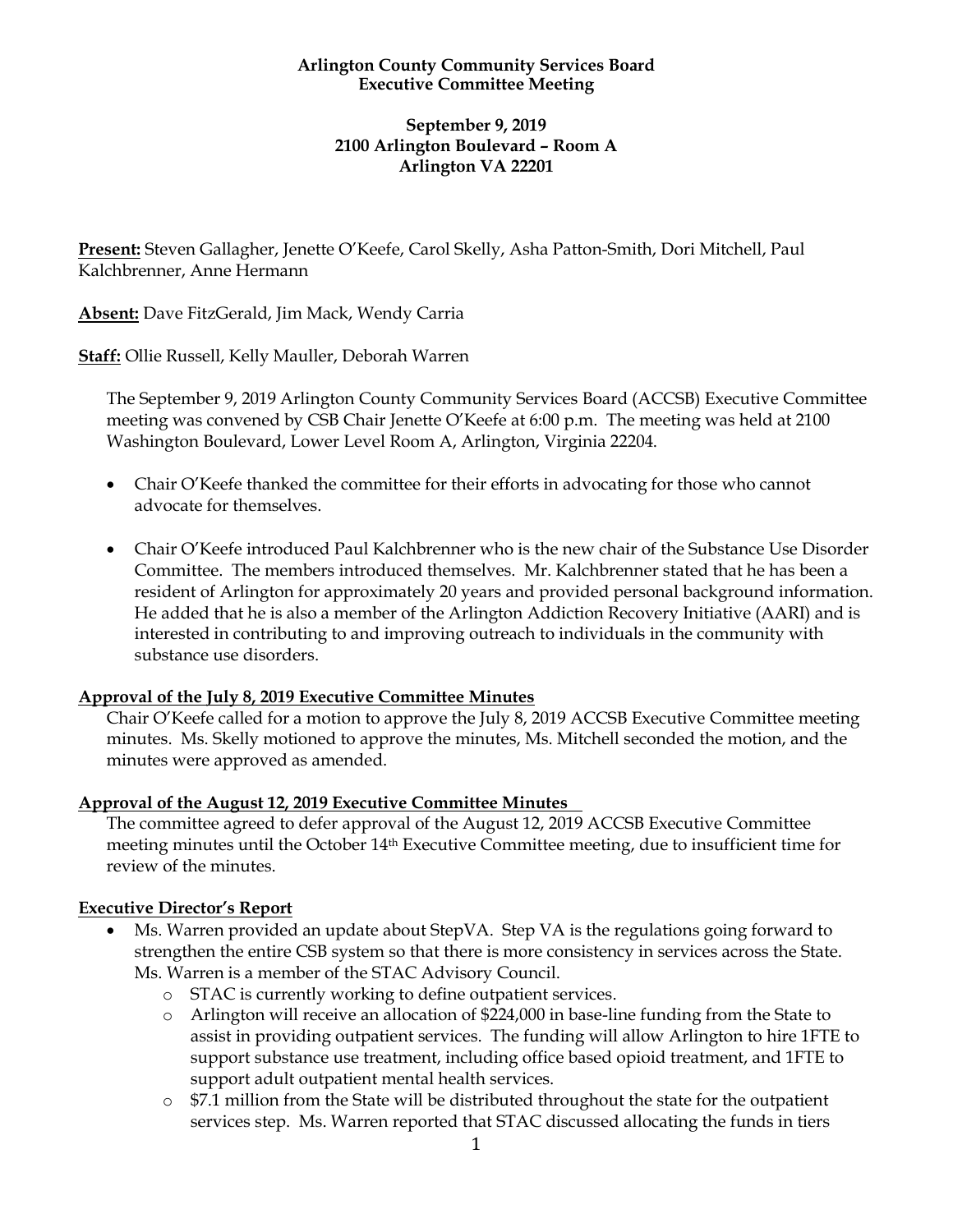according to need but did not determine how the tiers would be structured. She noted that information about how the funds will be distributed will be released soon in lump sum amounts.

- o STAC is also working to develop a best-practices plan to increase mobile crisis services. She stated that these services would include an increase in staff being able to go out into the community with police to provide crisis stabilization services. STAC is developing a regional mobile crisis response proposal, which is due October 15th.
- o The next StepVa meeting is scheduled for September 18th.
- Ms. Warren reported that the Arlington Mental Health and Disability Alliance (AMHDA) held a public forum on the Mental Health Docket on September 5th. Mr. Gallagher stated that the Public Defender and the Treatment Advocacy Center were among the presenters. He noted that the attendees agreed that additional revisions to the Docket should be considered.

Ms. Warren stated that the public forum originally scheduled for September 5<sup>th</sup> was cancelled and that the time was utilized, instead, for the signatories to meet in a closed work session. She noted that revisions to the docket application were discussed and that a public forum will be held in the fall. Ms. Warren clarified that The Office of the Supreme Court for The Commonwealth of Virginia is the only entity with the authority to approve the Mental Health Docket application.

Chair O'Keefe stated that there are only two state approved pre-plea Mental Health Dockets in the state and noted that the role of the CSB is to be ambassadors for DHS to show active support of the evolving Docket. She asked the committee to provide support for the docket process in the community.

Vice Chair Gallagher reminded the committee that a role of the CSB is to perform outreach to the community.

The members discussed the Mental Health Docket.

- Ms. Warren reported about the progress of the group home RFPs.
	- $\circ$  The Group Home RFP was posted on August 28<sup>th</sup> and will continue until October 31<sup>st</sup>. The CSB Chair can appoint a member of the CSB board to the Selection Advisory Committee (SAC) to review the proposals. The committee agreed that the appointee should be a member of the Group Home Committee.
	- o The RFP for the crisis stabilization unit ACCESS has been incorporated into the two crisis stabilization unit RFPs in the region. The RFP was posted by the procurement office in Prince William County. The RFP will close on September 25<sup>th</sup>. The SAC is scheduled to meet on September 27th.
	- o The CR2 RFP, which is a regional project, will be awarded in the next week. Ms. Warren was a member of the SAC for the RFP.
	- o The Northern Virginia Detention Center RFP was posted by the procurement office in Alexandria. The RFP is regional. Ms. Warren was a member of the SAC for the RFP. The RFP is for a study of the Northern Virginia Detention Center to review utilization and best practices of the detention center. Ms. Warren will email information about the study to the committee.
- Ms. Warren announced that Jeanne Booth, Aging and Disabilities Division Chief, and Leslie Weisman, Emergency Services Bureau Chief have both retired. She noted that John Palmieri,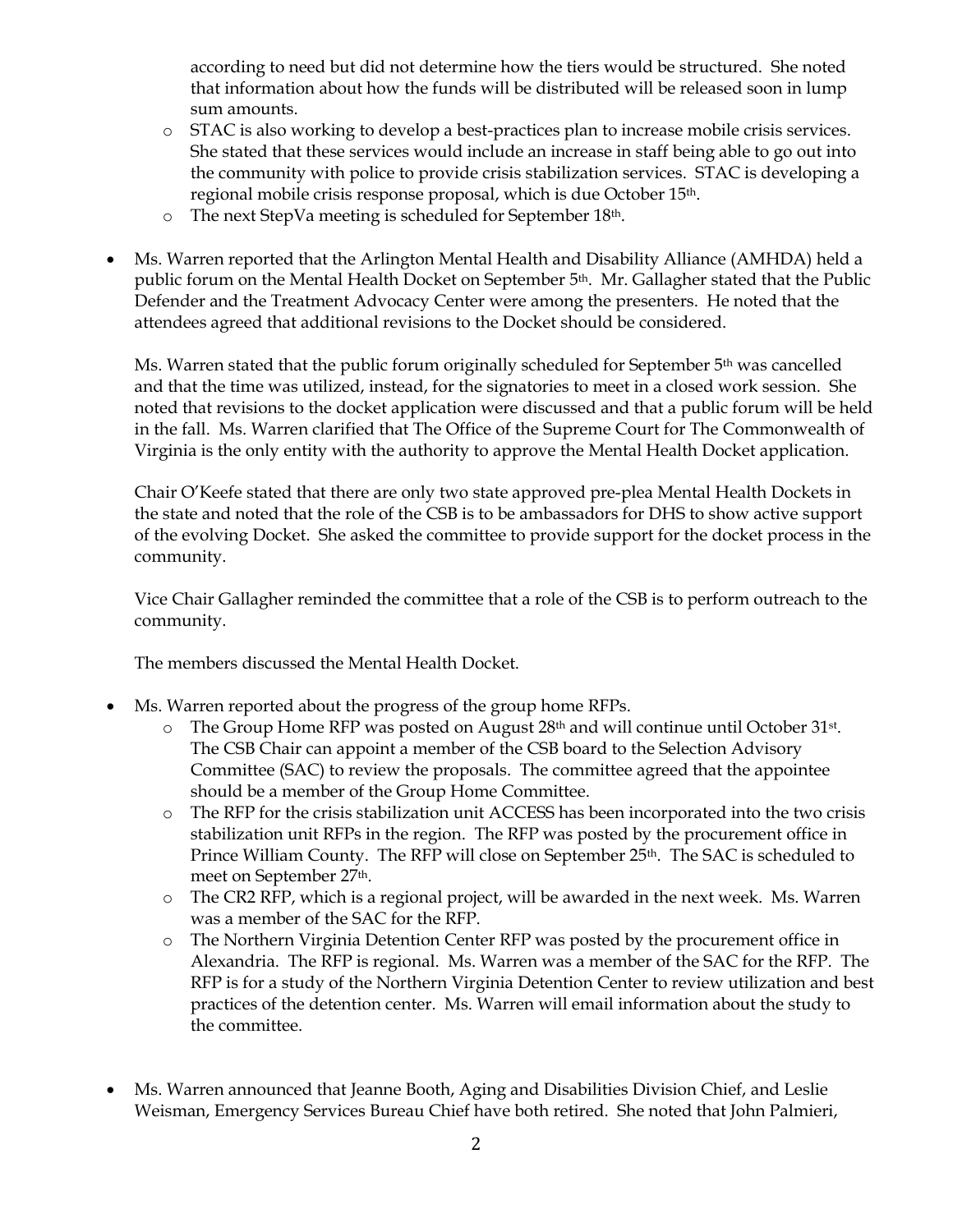Behavioral Healthcare Division Chief, and Ollie Russell, Assistant Behavioral Healthcare Division Chief, will interim as Emergency Services Bureau Chiefs. Ms. Warren stated that she will interim as the Aging and Disabilities Division Chief. She added that an anonymous survey was distributed to staff to collect feedback on the organizational structure of the Aging and Disabilities Services.

- Ms. Warren stated that she does not have specific details about the County Budget but noted that there may not be reductions in CSB programs.
- Ms. Warren reported that she attended the CSB Executive Director's retreat on September 11<sup>th</sup>.
- Ms. Warren stated that DHS appreciated receiving the letter from the CSB thanking staff for their support of the Community Integration Center (CIC) which was recently vandalized.

## **Tonight's Discussions**

- Vice Chair Gallagher suggested that the committee review the draft CSB calendar year meeting schedule and bring any proposed changes to the October 14th Executive Committee meeting. He noted that the Advisory Board Handbook states that the CSB Full Board will meet on the 3rd Wednesday of each month and that the Executive Committee can choose to meet on any day, as agreed to by the committee.
- Vice Chair Gallagher stated that he would like additional time to further review revisions to the CSB Charter and suggested that a small working committee review and changes prior to the October 14th Executive Committee meeting. He added that the Code of Virginia states that the County Board must approve any revisions to the Charter.
- Due to time constraints the committee will discuss the role of all committees at the October  $14<sup>th</sup>$ Executive Committee meeting.

### **Miscellaneous Updates and Information**

- Chair O'Keefe noted that the CSB legislative requests to the General Assembly have been submitted to the CSB County Attorney Liaison, Pat Carroll, for inclusion in the Arlington County Budget packet.
- Chair O'Keefe reported that the staff from the Department of Human Services (DHS) and the Department of Environmental Services (DES) who provided support to families, clients and staff and who assisted with clean-up of the vandalism that occurred at the Community Integration (CIC) Center are scheduled to receive a CSB staff recognition award at the October 23rd Full Board meeting.
- Chair O'Keefe asked the committee if there are any topics they would like to have presented at a future full board meeting.
	- o Ms. Patton-Smith responded that she would be interested in a presentation about the County's Juvenile Justice Program with Georgetown. Ms. Warren clarified that the program is about racial equity and disproportionality (RED). Ms. Warren is a member of the committee overseeing the program. She noted that the committee did not meet over the summer. She added that the court services unit is the lead for the program. Ms. Warren will reach out to court services.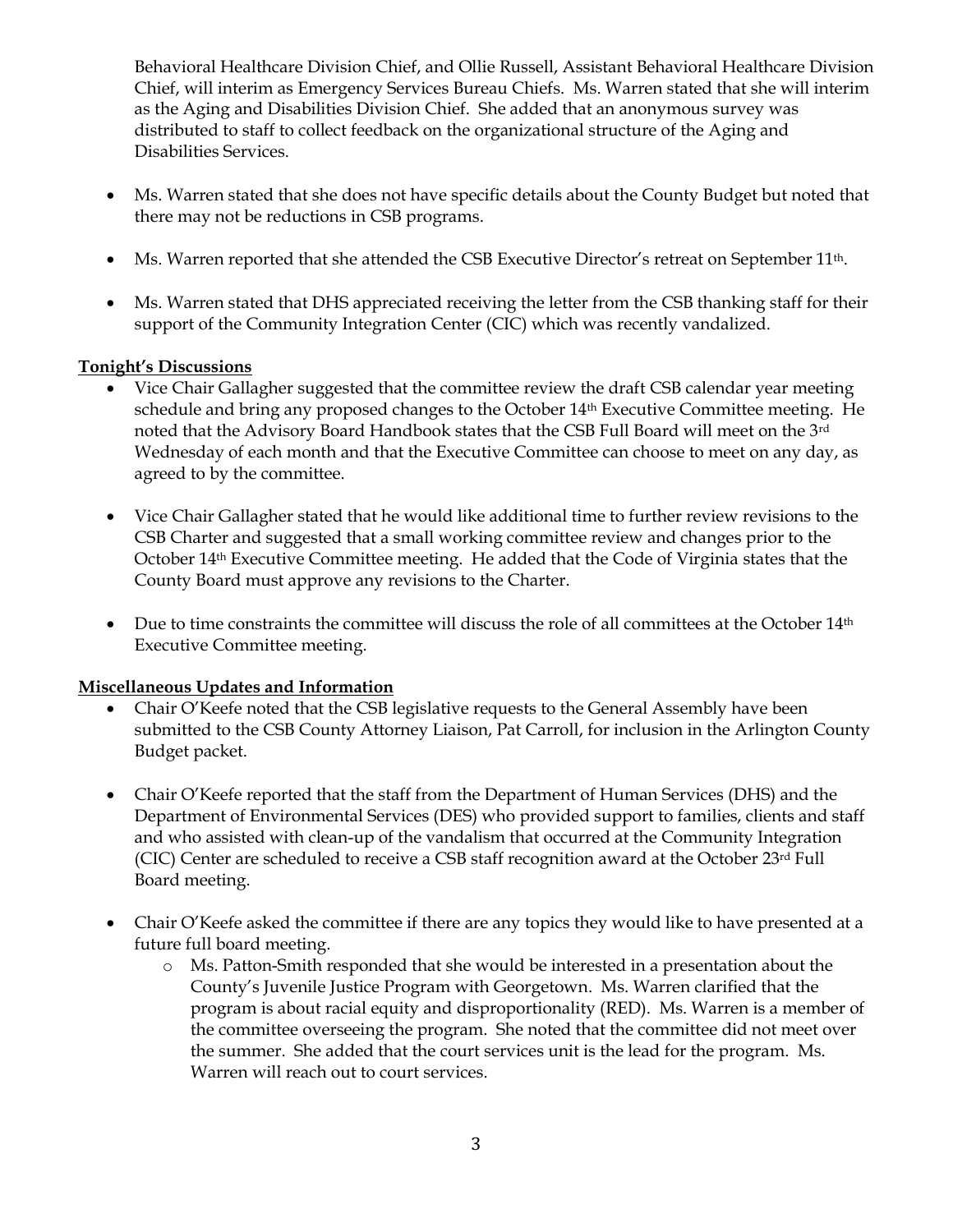- o Ms. Skelly responded that she and CSB member, Lynne Kozma, have been pursuing the issue of sexual abuse of individuals with a developmental disability in day programs. She stated that she is planning to reach out to the citizen Chair of the developmental disability committee in the Fairfax CSB. Fairfax holds the regional day program contract. Ms. Skelly added that recommendations for the regional contract could possibly include additional staff training and procedures around background checks, including reciprocity of offender registries across states and registries for offenses against vulnerable adults. She noted that reciprocity of registries would be a state legislative request.
- o Chair O'Keefe responded that she would be interested in a presentation from the Partnership for Children, Youth and Families which recently celebrated 20 years of contributions in Arlington. Mr. Russell stated that he has been assigned as staff liaison to the partnership.
- Ms. O'Keefe reported that there are no action items to go forward to the CSB Full Board.
- Ms. Warren distributed a flyer with upcoming events for suicide prevention month.

### **At next Executive Committee Meeting**

- Individual committees' budget priorities will be discussed at the October 14th Executive Committee meeting.
- The subcommittees will share their yearly agendas.

### **Upcoming Items for CSB Board Meeting on September 18, 2019**

- $\checkmark$  Chair O'Keefe will ask for any updates and information.
- $\checkmark$  The Committee Chairs will present about committee initiatives.
- $\checkmark$  Rudbel Alfaro, Behavioral Healthcare Administrative Officer, will present an update about the State Performance Contract.
- $\checkmark$  Discussion will be held about the CSB Legislative Delegation Forum scheduled for Wednesday November 6th from 6:00 to 7:00 at 2100 Washington Boulevard in the lower level auditorium.
- $\checkmark$  The CSB Charter will not be reviewed at the September 18<sup>th</sup> full board meeting.
- $\checkmark$  The members will be reminded about the upcoming census.

The Arlington County Community Services Board Executive Committee meeting was adjourned by Chair O'Keefe at 8:00 p.m.

Respectfully submitted by Kelly Mauller.

#### **Upcoming Committee Meetings**

Mental Health –Wednesday September 11th, 2120 Building, Room 322 – 6:00 – 8:00 Substance Use –Monday September 30th, 2120 Building, Room 115 – 7:00 – 9:00 Child and Youth –Wednesday September 18th, 2100 Building, Lower level B, 6:00 – 7:00 Developmental Disabilities –Thursday September 26th, 2100 Building, lower level – 6:30 – 8:30